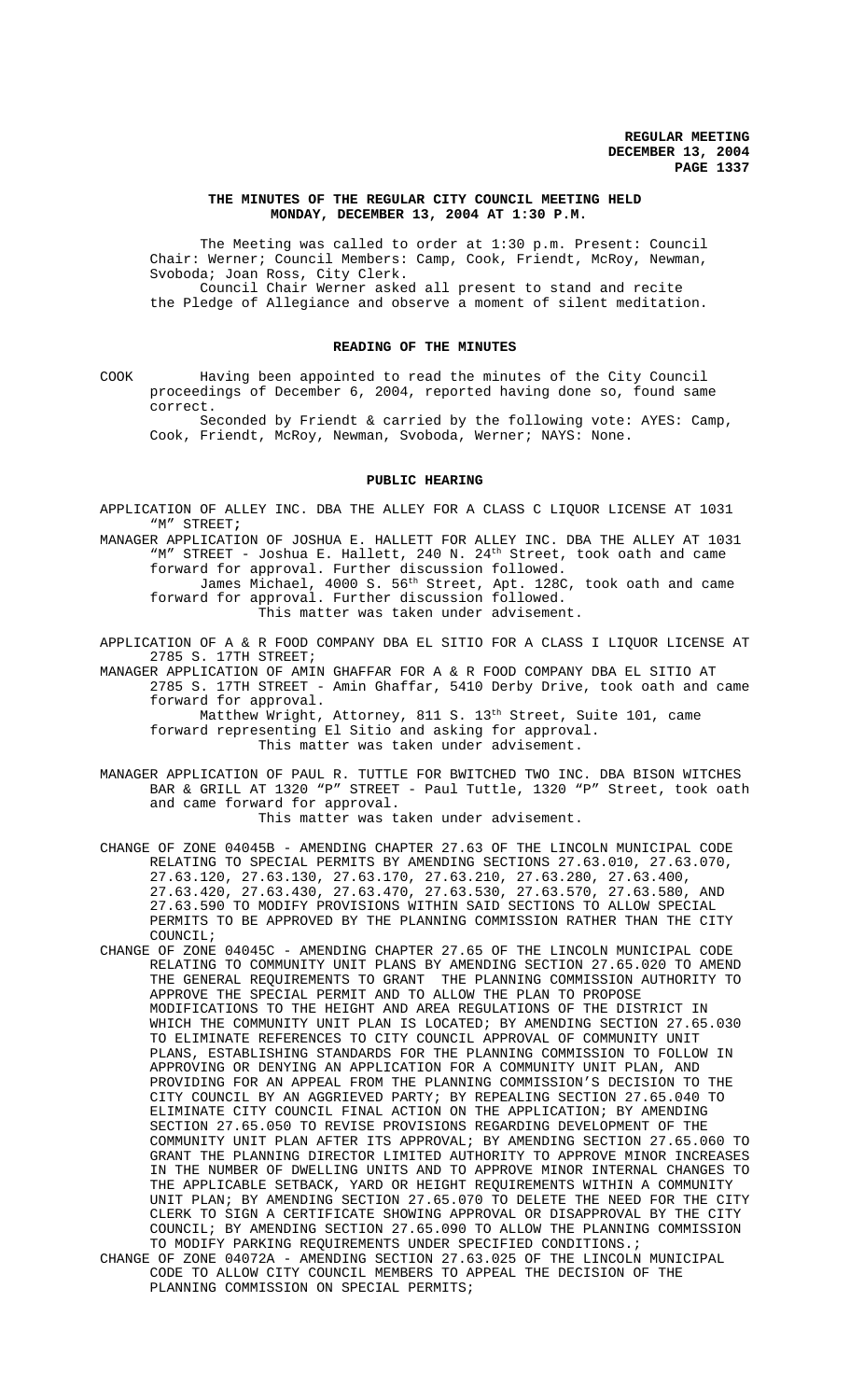MISC. NO. 04009 - AMENDING CHAPTER 3.35 OF THE CITY OF LINCOLN DESIGN STANDARDS FOR COMMUNITY UNIT PLANS TO SIMPLIFY THE DENSITY CALCULATION AND AMEND THE CLUSTER DENSITY - Marvin Krout, Planning Department, came forward for approval. Further discussion followed. Danny Walker, 427 "E" Street, came forward and asked for clarification if this would effect an individuals right to appeal a decision made by the Planning Department. Craig Groat, 4935 Huntington Avenue, came forward to express his concerns with allowing the Planning Commission to approve these items instead of the City Council. Marvin Krout, Planning Department, came forward for rebuttal. He also answered the question of Mr. Walker. He stated that the special permits will still allow the applicant to appeal the process. This matter was taken under advisement. STREET NAME CHANGE 04009 - RENAMING THE OLD SOUTH 84TH STREET PAVEMENT AS WATER TOWER COURT, GENERALLY LOCATED AT SOUTH 84TH AND PINE LAKE ROAD - Craig Groat, 4935 Huntington Avenue, came forward with concerns on this matter and how it went though the Planning Commission. Council Member Cook stated that it did not go though the Planning Commission. This matter was taken under advisement. CHANGE OF ZONE 04069 - AMENDING SECTION 27.69.035(B)(8) TO REQUIRE THAT NO OFF-PREMISES SIGNS SHALL BE LOCATED WITHIN 660 FEET OF INTERSTATE 80 AND INTERSTATE 180 - Marvin Krout, Planning Department, came forward for approval. Further discussion followed. Craig Groat, 4935 Huntington Avenue, came forward in support. Mike Morosin, 2055 "S" Street, came forward in support. Doug Naegele, 1805 "B" Street, came forward on behalf of Tri-State Outdoor Advertising in opposition. Martha Lee Heyne, 5908 Woodstock Avenue, came forward in opposition. Further discussion followed. Danny Walker, 427 "E" Street, came forward in support. Ed Patterson, 2108 "Q" Street, came forward in support. Bruce Bohrer, with the Lincoln Chamber of Commerce, came forward in opposition. Further discussion followed. Mary Barrett, 1125 S. 103<sup>rd</sup> Street, #200, came forward in opposition. Further discussion followed. Richard Sutton, 1326 N. 38<sup>th</sup> Street, came forward in support. Glenn Cekal, 1420 "C" Street, came forward in support. Mr. Krout came forward for rebuttal. Further discussion followed. This matter was taken under advisement. WAIVER 04016 - WAIVING THE REQUIREMENT FOR THE CONSTRUCTION OF A SIDEWALK IN THE PEDESTRIAN EASEMENT ASSOCIATED WITH THE CORRECTED FINAL PLAT OF EDENTON SOUTH 10TH ADDITION, GENERALLY LOCATED AT SOUTH 70TH STREET AND OLD CHENEY ROAD - Charlie Humble, 301 S. 13<sup>th</sup> Street, came forward representing the Edenton South Townhome Association in support. Further discussion followed. Craig Larabee, 7131 Culwells Court, came forward in support. Further discussion followed. Cheryl Stubbendieck, 7651 Kennelley Drive, came forward in support. Virginia Parker, 7124 Culwells Court, came forward in support. Craig Groat, 4935 Huntington Avenue, came forward in opposition. Danny Walker, 427 "E" Street, came forward and stated that it sounds like there is a drainage problem in the area and he would like to know who agreed to put the waterline in that area. Norman Parsons, 7140 Culwells Court, came forward in support. Glenn Cekal, 1420 "C" Street, came forward to express his concerns regarding public sidewalks. Harry Herrington, 7024 Culwells Court, came forward in support.

Tom Cajka, Planning Department, came forward to answer questions of the Council. Further discussion followed. Nicole Fleck-Tooze, Public Works & Utilities, came forward to

answer questions of the Council. Further discussion followed. Marvin Krout, Planning Department, came forward to answer

questions of the Council. Further discussion followed. Allan Abbott, Public Works & Utilities, came forward to answer questions of the Council. Further discussion followed.

Mr. Humble came forward for rebuttal. Further discussion followed.

**TOOK BREAK 3:50 P.M. RECONVENED 4:00 P.M.**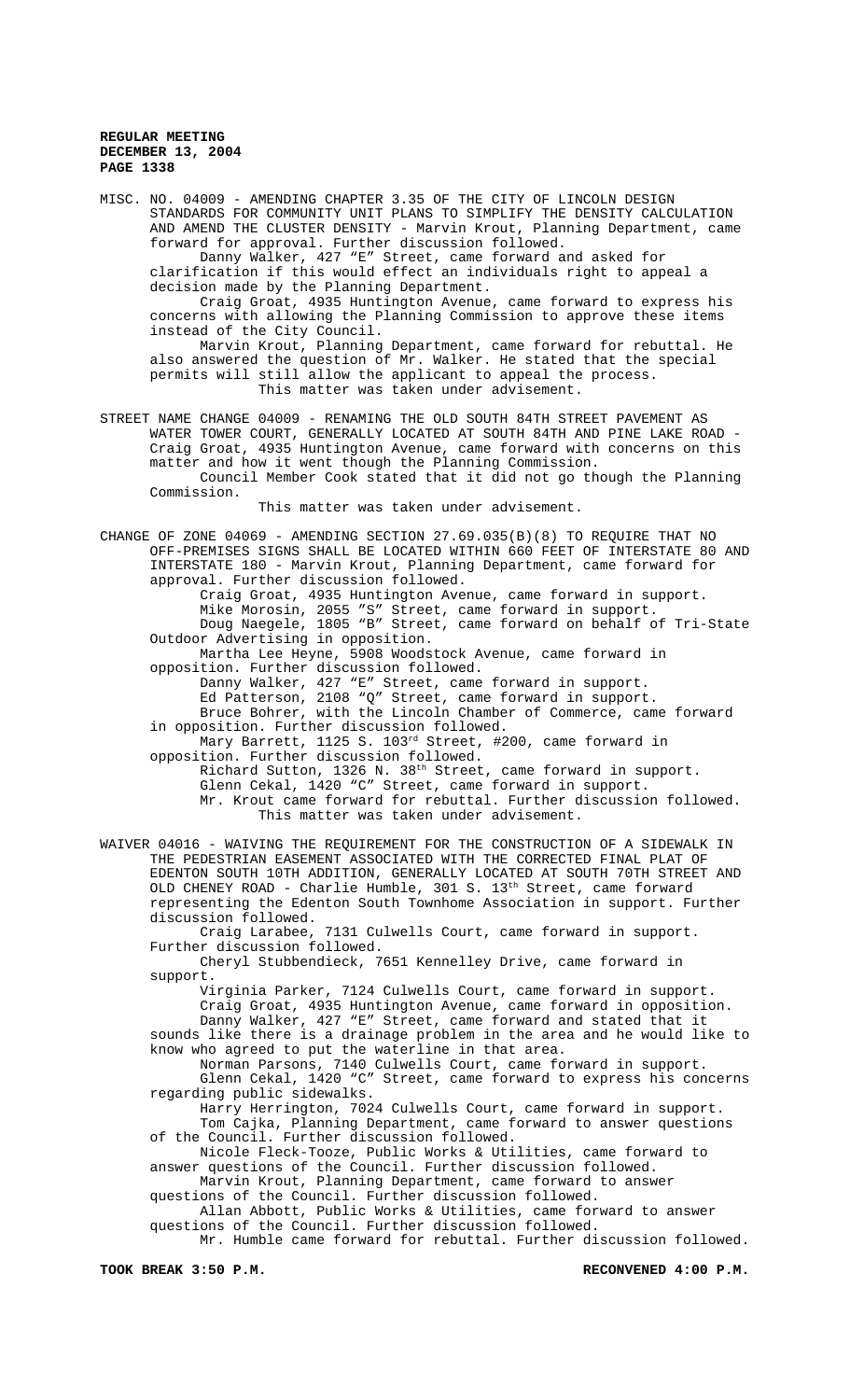ACCEPTING THE STEVENS CREEK FLOODPRONE AREAS AS THE BEST AVAILABLE INFORMATION FOR LOCAL FLOOD REGULATION PURPOSES - Nicole Fleck-Tooze, Public Works & Utilities, and Glenn Johnson with the Lower Platte South Resource District, came forward in support and to give a presentation. Further discussion followed.

Richard Sutton, 1326 N. 38<sup>th</sup> Street, came forward in support. Further discussion followed.

Dick Dam, 5310 Thies Cove Drive, came forward in support. Ed Patterson, 2108 "Q" Street, came forward in support.

Eric Miller, 21800 S. 93rd Street, came forward in support. Glenn Cekal, 1420 "C" Street, commented on the drainage at the dog run at Holmes Park.

Russell Miller, 341 S. 52<sup>nd</sup> Street, came forward in support. Craig Groat, 4935 Huntington Avenue, came forward in support. Ken Reiton, 2310 S. Canterbury Lane, came forward in support. Danny Walker, 427 "E" Street, came forward in opposition. Rick Krueger, came forward on behalf of Nebraska Housing Resource

in opposition. Further discussion followed. Peter Katt, Attorney, 1045 Lincoln Mall, Suite 200, came forward representing Prairie Homes in opposition. Further discussion followed.

Mark Hunzeker, Attorney, 1045 Lincoln Mall, Suite 200, came forward representing Prairie Homes in opposition. Further discussion followed.

Rick Onnen, Engineer Design Consultants, came forward in opposition and asked that Council delay this item.

Tim Knott, with the Wachiska Society, came forward in support. Further discussion followed.

Nicole Fleck-Tooze, Public Works and Utilities, came forward to answer questions of the Council. Further discussion followed.

Ben Higgins, Public Works & Utilities, came forward to help answer questions of the Council. Further discussion followed.

Glenn Johnson, Lower Platte South Resource District, came forward to help answer questions of the Council. Further discussion followed. This matter was taken under advisement.

# **MISCELLANEOUS BUSINESS**

Craig Groat, 4935 Huntington Avenue, came forward and expressed his concerns regarding the sidewalks in his neighborhood and how he feels that they should be replaced. Nicole Fleck-Tooze, with Public Works & Utilities, came forward to respond on this matter. Further discussion followed.

This matter was taken under advisement.

Ed Patterson, 2108 "Q" Street, came forward and read a letter addressed to Council Member Cook. This matter was taken under advisement.

Mike Morosin, 2055 "S" Street, came forward and expressed his concerns with the Urban Development Department. This matter was taken under advisement.

# **\*\* END OF PUBLIC HEARING \*\***

# **COUNCIL ACTION**

## **LIQUOR RESOLUTIONS**

APPLICATION OF ALLEY INC. DBA THE ALLEY FOR A CLASS C LIQUOR LICENSE AT 1031 "M" STREET - CLERK read the following resolution, introduced by Jon Camp, who moved its adoption for approval:

A-83116 BE IT RESOLVED by the City Council of the City of Lincoln, Nebraska:

That after hearing duly had as required by law, consideration of the facts of this application, the Nebraska Liquor Control Act, and the pertinent City ordinances, the City Council recommends that the application of Alley Inc. dba The Alley for a Class "C" liquor license at 1031 M Street, Lincoln, Nebraska, for the license period ending October 31, 2005, be approved with the condition that the premise complies in every respect with all city and state regulations. The City Clerk is directed to transmit a copy of this resolution to the Nebraska Liquor Control Commission.

Introduced by Jon Camp Seconded by Newman & carried by the following vote: AYES: Camp, Cook, Friendt, McRoy, Newman, Svoboda, Werner; NAYS: None.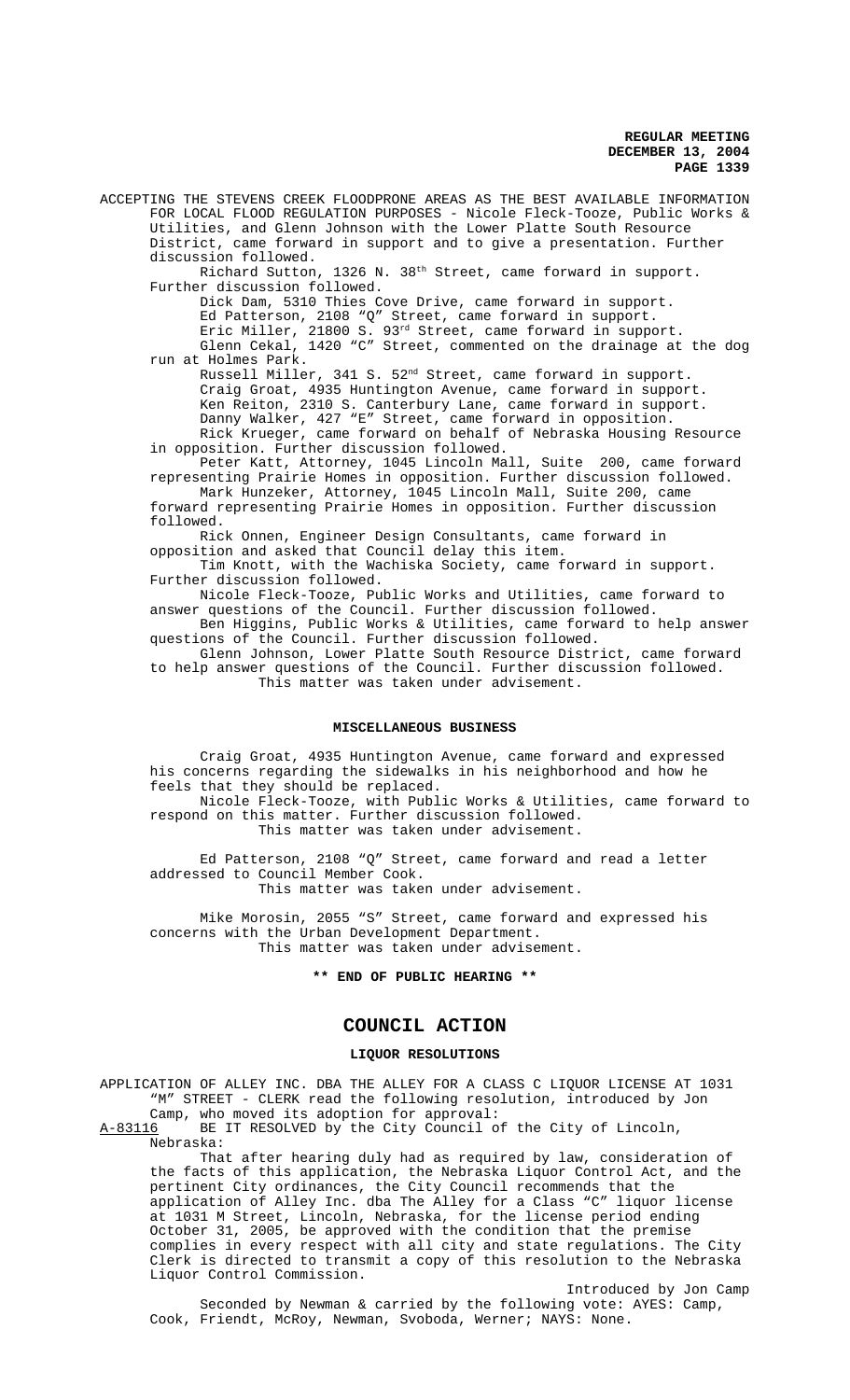MANAGER APPLICATION OF JOSHUA E. HALLETT FOR ALLEY INC. DBA THE ALLEY AT 1031 "M" STREET - CLERK read the following resolution, introduced by Jon Camp, who moved its adoption for approval:<br>A-83117 WHEREAS, Alley Inc. dba The Alley loo

A-83117 WHEREAS, Alley Inc. dba The Alley located at 1031 M Street,

Lincoln, Nebraska has been approved for a Retail Class "C" liquor license, and now requests that Joshua E. Hallett be named manager; WHEREAS, Joshua E. Hallett appears to be a fit and proper person to manage said business.

NOW, THEREFORE, BE IT RESOLVED by the City Council of the City of Lincoln, Nebraska:

That after hearing duly had as required by law, consideration of the facts of this application, the Nebraska Liquor Control Act, and the pertinent City ordinances, the City Council recommends that Joshua E. Hallett be approved as manager of this business for said licensee. The City Clerk is directed to transmit a copy of this resolution to the Nebraska Liquor Control Commission.

Introduced by Jon Camp Seconded by Newman & carried by the following vote: AYES: Camp, Cook, Friendt, McRoy, Newman, Svoboda, Werner; NAYS: None.

APPLICATION OF A & R FOOD COMPANY DBA EL SITIO FOR A CLASS I LIQUOR LICENSE AT 2785 S. 17TH STREET - CLERK read the following resolution, introduced by

Jon Camp, who moved its adoption for approval:<br>A-83118 BE IT RESOLVED by the City Council of th BE IT RESOLVED by the City Council of the City of Lincoln,

Nebraska:

That after hearing duly had as required by law, consideration of the facts of this application, the Nebraska Liquor Control Act, and the pertinent City ordinances, the City Council recommends that the application of A & R Food Company dba El Sitio for a Class "I" liquor license at 2785 S. 17th Street, Lincoln, Nebraska, for the license period ending April 30, 2005, be approved with the condition that the premise complies in every respect with all city and state regulations. The City Clerk is directed to transmit a copy of this resolution to the Nebraska Liquor Control Commission.

Introduced by Jon Camp Seconded by Newman & carried by the following vote: AYES: Camp, Cook, Friendt, McRoy, Newman, Svoboda, Werner; NAYS: None.

MANAGER APPLICATION OF AMIN GHAFFAR FOR A & R FOOD COMPANY DBA EL SITIO AT 2785 S. 17TH STREET - CLERK read the following resolution, introduced by

Jon Camp, who moved its adoption for approval:

A-83119 BE IT RESOLVED by the City Council of the City of Lincoln, Nebraska:

That after hearing duly had as required by law, consideration of the facts of this application, the Nebraska Liquor Control Act, and the pertinent City ordinances, the City Council recommends that the application of Amin Ghaffar as manager of A & R Food Company dba El Sitio located at 2785 S. 17th Street, Lincoln, Nebraska, be denied. The City Clerk is directed to transmit a copy of this resolution to the Nebraska Liquor Control Commission.

Introduced by Jon Camp Seconded by Newman & carried by the following vote: AYES: Camp, Cook, Friendt, McRoy, Newman, Svoboda, Werner; NAYS: None.

MANAGER APPLICATION OF PAUL R. TUTTLE FOR BWITCHED TWO INC. DBA BISON WITCHES BAR & GRILL AT 1320 "P" STREET - CLERK read the following resolution, introduced by Jon Camp, who moved its adoption fo approval:

A-83120 WHEREAS, Bwitched Two Inc. dba Bison Witches Bar & Grill located at 1320 P Street, Lincoln, Nebraska has been approved for a Retail Class "C" liquor license, and now requests that Paul R. Tuttle be named manager;

WHEREAS, Paul R. Tuttle appears to be a fit and proper person to manage said business.

NOW, THEREFORE, BE IT RESOLVED by the City Council of the City of Lincoln, Nebraska:

That after hearing duly had as required by law, consideration of the facts of this application, the Nebraska Liquor Control Act, and the pertinent City ordinances, the City Council recommends that Paul R. Tuttle be approved as manager of this business for said licensee. The City Clerk is directed to transmit a copy of this resolution to the Nebraska Liquor Control Commission.

Introduced by Jon Camp Seconded by Newman & carried by the following vote: AYES: Camp, Cook, Friendt, McRoy, Newman, Svoboda, Werner; NAYS: None.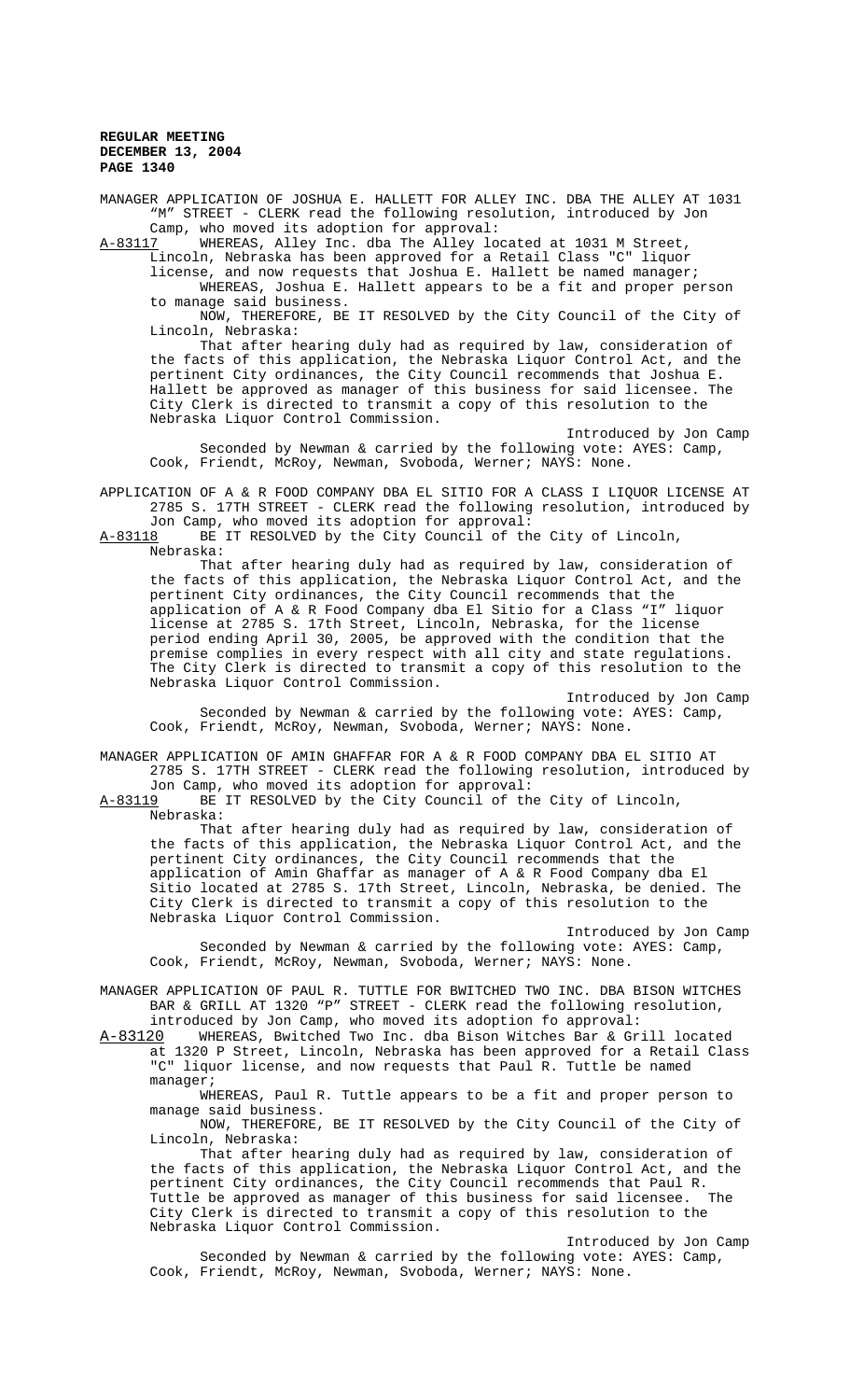# **ORDINANCES - 2ND READING**

- CHANGE OF ZONE 04045B AMENDING CHAPTER 27.63 OF THE LINCOLN MUNICIPAL CODE RELATING TO SPECIAL PERMITS BY AMENDING SECTIONS 27.63.010, 27.63.070, 27.63.120, 27.63.130, 27.63.170, 27.63.210, 27.63.280, 27.63.400, 27.63.420, 27.63.430, 27.63.470, 27.63.530, 27.63.570, 27.63.580, AND 27.63.590 TO MODIFY PROVISIONS WITHIN SAID SECTIONS TO ALLOW SPECIAL PERMITS TO BE APPROVED BY THE PLANNING COMMISSION RATHER THAN THE CITY COUNCIL - CLERK read an ordinance, introduced by Patte Newman, amending Chapter 27.63 of the Lincoln Municipal Code relating to special permits by amending Sections 27.63.010, 27.63.070, 27.63.120, 27.63.130, 27.63.170, 27.63.210, 27.63.280, 27.63.400, 27.63.420, 27.63.430, 27.63.470, 27.63.530, 27.63.570, 27.63.580, and 27.63.590 to modify provisions within said sections to allow special permits to be approved by the Planning Commission rather than the city council, the second time.
- CHANGE OF ZONE 04045C AMENDING CHAPTER 27.65 OF THE LINCOLN MUNICIPAL CODE RELATING TO COMMUNITY UNIT PLANS BY AMENDING SECTION 27.65.020 TO AMEND THE GENERAL REQUIREMENTS TO GRANT THE PLANNING COMMISSION AUTHORITY TO APPROVE THE SPECIAL PERMIT AND TO ALLOW THE PLAN TO PROPOSE MODIFICATIONS TO THE HEIGHT AND AREA REGULATIONS OF THE DISTRICT IN WHICH THE COMMUNITY UNIT PLAN IS LOCATED; BY AMENDING SECTION 27.65.030 TO ELIMINATE REFERENCES TO CITY COUNCIL APPROVAL OF COMMUNITY UNIT PLANS, ESTABLISHING STANDARDS FOR THE PLANNING COMMISSION TO FOLLOW IN APPROVING OR DENYING AN APPLICATION FOR A COMMUNITY UNIT PLAN, AND PROVIDING FOR AN APPEAL FROM THE PLANNING COMMISSION'S DECISION TO THE CITY COUNCIL BY AN AGGRIEVED PARTY; BY REPEALING SECTION 27.65.040 TO ELIMINATE CITY COUNCIL FINAL ACTION ON THE APPLICATION; BY AMENDING SECTION 27.65.050 TO REVISE PROVISIONS REGARDING DEVELOPMENT OF THE COMMUNITY UNIT PLAN AFTER ITS APPROVAL; BY AMENDING SECTION 27.65.060 TO GRANT THE PLANNING DIRECTOR LIMITED AUTHORITY TO APPROVE MINOR INCREASES IN THE NUMBER OF DWELLING UNITS AND TO APPROVE MINOR INTERNAL CHANGES TO THE APPLICABLE SETBACK, YARD OR HEIGHT REQUIREMENTS WITHIN A COMMUNITY UNIT PLAN; BY AMENDING SECTION 27.65.070 TO DELETE THE NEED FOR THE CITY CLERK TO SIGN A CERTIFICATE SHOWING APPROVAL OR DISAPPROVAL BY THE CITY COUNCIL; BY AMENDING SECTION 27.65.090 TO ALLOW THE PLANNING COMMISSION TO MODIFY PARKING REQUIREMENTS UNDER SPECIFIED CONDITIONS - CLERK read an ordinance, introduced by Patte Newman, amending Chapter 27.65 of the Lincoln Municipal Code relating to community unit plans by amending Section 27.65.020, 27.65.030, 27.65.050, 27.65.060, 27.65.070, 27.65.090, and repealing Section 27.65.040, 27.65.020, 27.65.030, 27.65.050, 27.65.060, 27.65.070, 27.65.090, the second time.
- CHANGE OF ZONE 04072A AMENDING SECTION 27.63.025 OF THE LINCOLN MUNICIPAL CODE TO ALLOW CITY COUNCIL MEMBERS TO APPEAL THE DECISION OF THE PLANNING COMMISSION ON SPECIAL PERMITS - CLERK read an ordinance, introduced by Jonathan Cook, amending Section 27.63.025 of the Lincoln Municipal Code to allow the City Council members to appeal Planning Commission decisions on special permits; and repealing Section 27.63.025 of the Lincoln Municipal Code as hitherto existing, the second time.
- MISC. NO. 04009 AMENDING CHAPTER 3.35 OF THE CITY OF LINCOLN DESIGN STANDARDS FOR COMMUNITY UNIT PLANS TO SIMPLIFY THE DENSITY CALCULATION AND AMEND THE CLUSTER DENSITY.
- STREET NAME CHANGE 04009 RENAMING THE OLD SOUTH 84TH STREET PAVEMENT AS WATER TOWER COURT, GENERALLY LOCATED AT SOUTH 84TH AND PINE LAKE ROAD - CLERK read an ordinance, introduced by Jonathan Cook, changing the name of old South 84<sup>th</sup> Street to Water Tower Court located near the new 84<sup>th</sup> Street alignment and Pine Lake Road, as recommended by the Street Name Committee, the second time.
- CHANGE OF ZONE 04072B AMENDING SECTION 27.80.025 OF THE LINCOLN MUNICIPAL CODE TO CHANGE THE FEE STRUCTURE FOR AN APPLICATION FOR A PLANNED UNIT DEVELOPMENT - CLERK read an ordinance, introduced by Jonathan Cook, amending Section 27.80.025 of the Lincoln Municipal Code to change the fee structure for an application for a planned unit development; and repealing Section 27.80.025 of the Lincoln Municipal Code as hitherto existing, the second time.
- CHANGE OF ZONE 04069 AMENDING SECTION 27.69.035(B)(8) TO REQUIRE THAT NO OFF-PREMISES SIGNS SHALL BE LOCATED WITHIN 660 FEET OF INTERSTATE 80 AND INTERSTATE 180 - CLERK read an ordinance, introduced by Jonathan Cook, amending Section 27.69.035 of the Lincoln Municipal Code to require that no off-premises signs shall be located within 660 feet of Interstate 80 and Interstate 180; and repealing Section 27.69.035 of the Lincoln Municipal Code as hitherto existing, the second time.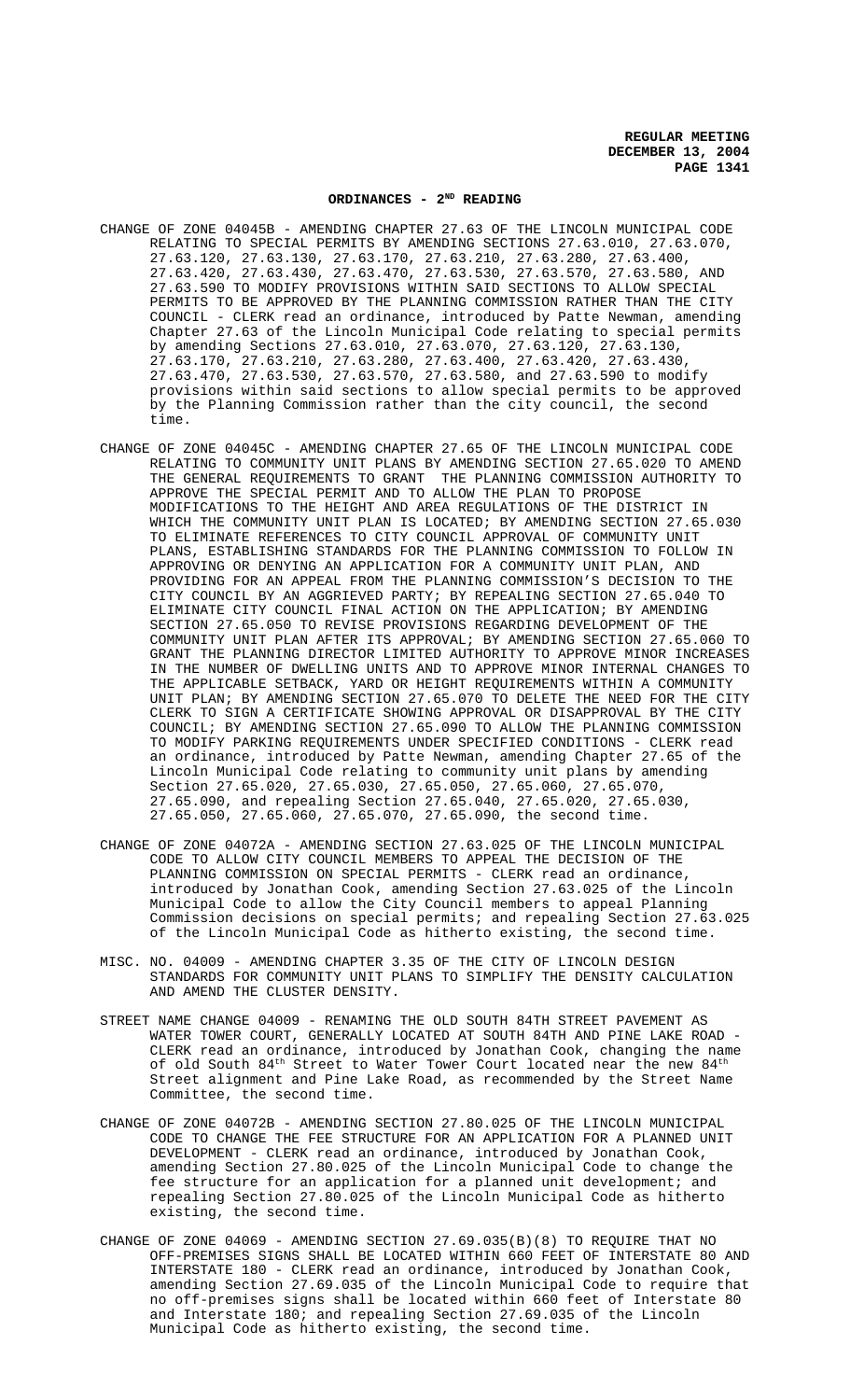#### **RESOLUTIONS**

ACCEPTING THE REPORT OF NEW AND PENDING CLAIMS AGAINST THE CITY AND APPROVING DISPOSITION OF CLAIMS SET FORTH THEREIN FOR THE PERIOD OF NOVEMBER 1 - 15, 2004 - CLERK read the following resolution, introduced by Glenn Friendt, who moved its adoption: A-83121 BE IT RESOLVED by the City Council of the City of Lincoln, Nebraska: That the claims listed in the attached report, marked as Exhibit "A", dated November 16, 2004, of various new and pending tort claims filed against the City of Lincoln with the Office of the City Attorney or the Office of the City Clerk, as well as claims which have been disposed of, are hereby received as required by Neb. Rev. Stat. § 13-905 (Reissue 1997). The dispositions of claims by the Office of the City Attorney, as shown by the attached report, are hereby approved:<br>DENIED 0R SETTLE ALLOWED OR SETTLED 4,122.73 Charles R. Turner The City Attorney is hereby directed to mail to the various claimants listed herein a copy of this resolution which shows the final disposition of their claim. Introduced by Glenn Friendt Seconded by Svoboda & carried by the following vote: AYES: Camp, Cook, Friendt, McRoy, Newman, Svoboda, Werner; NAYS: None. WAIVER 04016 - WAIVING THE REQUIREMENT FOR THE CONSTRUCTION OF A SIDEWALK IN THE PEDESTRIAN EASEMENT ASSOCIATED WITH THE CORRECTED FINAL PLAT OF EDENTON SOUTH 10TH ADDITION, GENERALLY LOCATED AT SOUTH 70TH STREET AND OLD CHENEY ROAD - PRIOR to reading: COOK Moved to accept the Substitute Resolution. Seconded by Newman & carried by the following vote: AYES: Camp, Friendt, McRoy, Svoboda; NAYS: Cook, Newman, Werner. CLERK Read the following resolution, introduced by Annette McRoy, who moved its adoption: A-83122 WHEREAS, The Corrected Final Plat of Edenton South 10th Addition was previously approved by the City of Lincoln on September 10, 1997; and WHEREAS, one of the conditions of approval of said Final Plat was the Subdivision Ordinance requirement that a sidewalk be constructed in the pedestrian way easement located on Outlot A at the same time as Culwells Court was paved; WHEREAS, Edenton South Town Home Association ("Association") failed to timely construct the sidewalk and has requested a modification to waive said requirement pursuant to § 26.31.010 of the Lincoln Municipal Code; and WHEREAS, the Planning Commission has reviewed said request and has recommended that the waiver be denied. The Planning Commission has further recommended that the Association be granted an extension of time for construction of the sidewalk to four years from the date the City Council acts upon the requested waiver; and WHEREAS, the City Council finds that the strict application of all requirements of the final plat would result in actual difficulties or substantial hardship or injustice to the property owner and, therefore, the requested waiver should be granted. NOW, THEREFORE, BE IT RESOLVED by the City Council of the City of Lincoln, Nebraska: That the Association's request to waive the condition of approval of the Corrected Final Plat of Edenton South 10th Addition requiring the installation of a pedestrian sidewalk in the pedestrian way easement in Outlot A, Corrected Plat of Edenton South 10th Addition, is hereby approved. All other conditions for approval of the Corrected Final Plat of Edenton South 10th Addition shall remain in full force and effect. Introduced by Annette McRoy Seconded by Camp & carried by the following vote: AYES: Camp, Friendt, McRoy, Svoboda; NAYS: Cook, Newman, Werner. REAPPOINTING R.J. LIPERT, MICHAEL COON, AND MARTIN KASL TO THE FIRE SPRINKLER AND CHEMICAL EXAMINING BOARD FOR THREE-YEAR TERMS EXPIRING NOVEMBER 24, 2007 - CLERK read the following resolution, introduced by Jonathan Cook, who moved its adoption: A-83123 BE IT RESOLVED by the City Council of the City of Lincoln, Nebraska:

That the reappointment of R.J. Lipert, Michael Coon, and Martin Kasl to the Fire Sprinkler and Chemical Examining Board for three-year terms expiring November 24, 2007, is hereby approved.

Introduced by Jonathan Cook Seconded by Friendt & carried by the following vote: AYES: Camp, Cook, Friendt, McRoy, Newman, Svoboda, Werner; NAYS: None.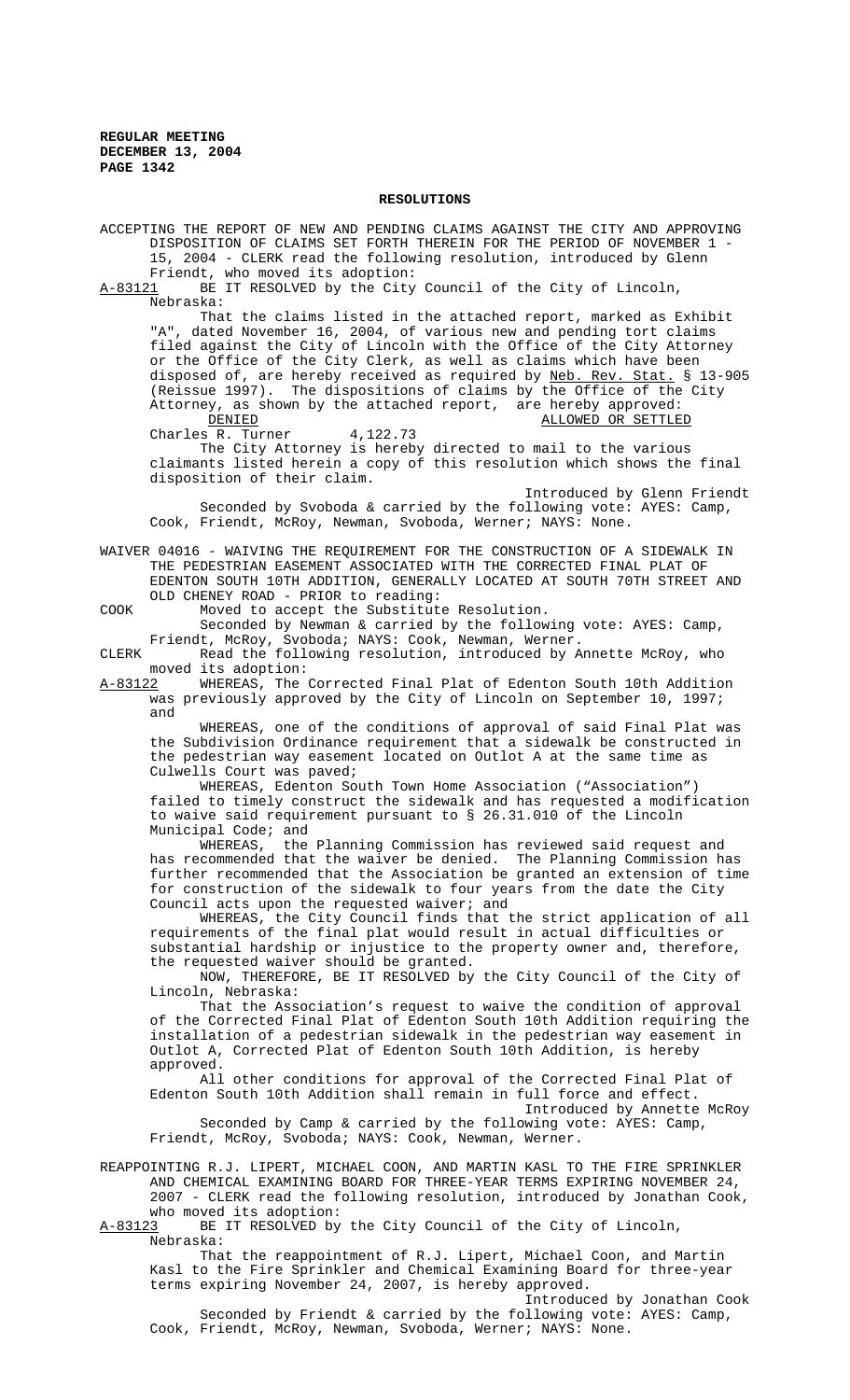REAPPOINTING TOM MORRISSEY, LARRY M. BROWN, AND KEITH E. FICKENSCHER TO THE VETERANS MEMORIAL GARDEN ADVISORY COUNCIL FOR THREE-YEAR TERMS EXPIRING NOVEMBER 1, 2007 - CLERK read the following resolution, introduced by

Jonathan Cook, who moved its adoption:<br>A-83124 BE IT RESOLVED by the City Counc BE IT RESOLVED by the City Council of the City of Lincoln, Nebraska:

That the reappointment of Tom Morrissey, Larry M. Brown, and Keith E. Fickenscher to the Veterans Memorial Garden Advisory Council for three-year terms expiring November 1, 2007, is hereby approved.

Introduced by Jonathan Cook Seconded by McRoy & carried by the following vote: AYES: Camp, Cook, Friendt, McRoy, Newman, Svoboda, Werner; NAYS: None.

# REAPPOINTING JOSEPH SKOPP AND RICK ALBRO TO THE AIR POLLUTION CONTROL ADVISORY BOARD FOR THREE-YEAR TERMS EXPIRING NOVEMBER 1, 2007 - CLERK read the following resolution, introduced by Jonathan Cook, who moved its

adoption:<br>A-83125 BE BE IT RESOLVED by the City Council of the City of Lincoln, Nebraska:

That the reappointment of Joseph Skopp and Rick Albro to the Air Pollution Control Advisory Board for three-year terms expiring November 1, 2007, is hereby approved.

Introduced by Jonathan Cook Seconded by Svoboda & carried by the following vote: AYES: Camp, Cook, Friendt, McRoy, Newman, Svoboda, Werner; NAYS: None.

ACCEPTING THE STEVENS CREEK FLOODPRONE AREAS AS THE BEST AVAILABLE INFORMATION FOR LOCAL FLOOD REGULATION PURPOSES - PRIOR to reading:

COOK Moved to amend Bill No. 04R-322 in the following manner: by substituting the attached Attachment "A" map of the Stevens Creek Floodprone Area for the map attached to Bill No. 04R-322 as Attachment "A".

Seconded by McRoy & carried by the following vote: AYES: Camp, Cook, Friendt, McRoy, Newman, Svoboda, Werner; NAYS: None.

FRIENDT Moved to continue Public Hearing and Action for one week to 12/20/04.

Seconded by Svoboda & carried by the following vote: AYES: Camp, Friendt, McRoy, Svoboda; NAYS: Cook, Newman, Werner.

# **PETITIONS & COMMUNICATIONS - NONE**

# **REPORTS OF CITY OFFICERS**

CLERK'S LETTER AND MAYOR'S APPROVAL OF ORDINANCES AND RESOLUTIONS PASSED BY THE CITY COUNCIL ON DECEMBER 6, 2004 - CLERK presented said report which was placed on file in the Office of the City Clerk. **(27-1)**

INVESTMENT OF FUNDS FROM OCTOBER 18 THRU OCTOBER 29, 2004 - CLERK read the following resolution, introduced by Glenn Friendt, who moved its adoption:

A-83126 BE IT RESOLVED BY THE CITY COUNCIL of the City of Lincoln, Nebraska:

That the attached list of investments be confirmed and approved, and the City Treasurer is hereby directed to hold said investments until maturity unless otherwise directed by the City Council.

Introduced by Glenn Friendt Seconded by Cook & carried by the following vote: AYES: Camp, Cook, Friendt, McRoy, Newman, Svoboda, Werner; NAYS: None.

# ORDINANCES - 1<sup>st</sup> READING & ASSOCIATED RESOLUTIONS

(Resolutions listed hereunder advance to Public Hearing on 12/20/04)

- CREATING WATER DISTRICT NO. 1194 FOR CONSTRUCTING A 6-INCH WATER MAIN OR MAINS IN S. 14TH STREET, GARFIELD TO SUMNER STREETS - CLERK read an ordinance, introduced by Glenn Friendt, creating Water District No. 1194 designating the real estate to be benefitted, providing for assessment of the costs of the improvements constructed therein, providing for the acquisition of easements and additional right-of-way, if necessary, and repealing all ordinances or parts of ordinances in conflict herewith, the first time.
- APPROVING A TWO-YEAR LEASE AGREEMENT WITH FRONTIER HARLEY DAVIDSON INC. FOR SIX POLICE MOTORCYCLES - CLERK read an ordinance, introduced by Glenn Friendt, accepting and approving a lease agreement between the City of Lincoln, Nebraska and Frontier Harley Davidson Leasing for six Harley Davidson police motorcycles for use by the Police Department, the first time.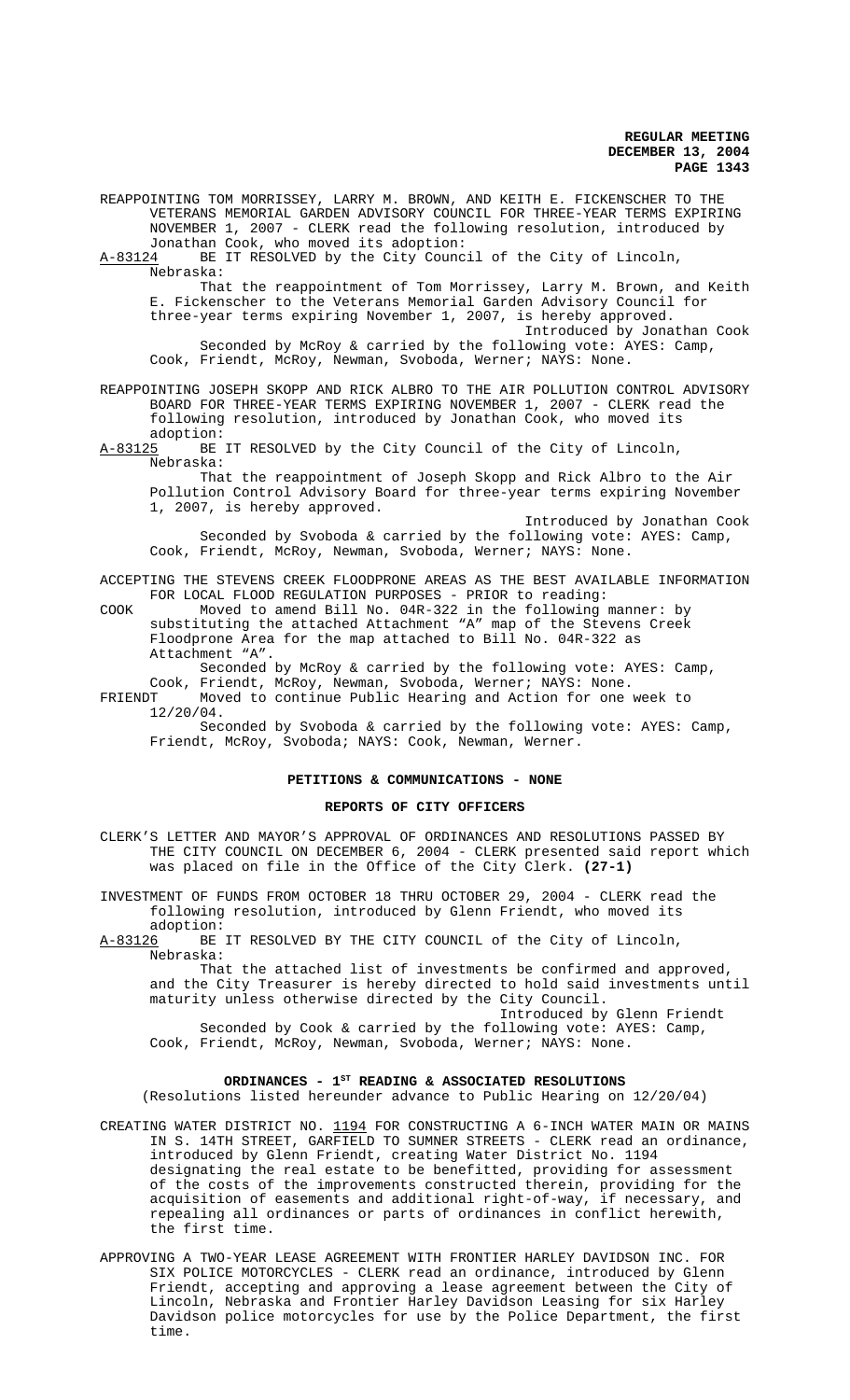# ORDINANCES -  $3<sup>RD</sup>$  READING

APPROVING THREE FIVE-YEAR/5,000 HOUR LEASE AGREEMENTS BETWEEN THE CITY AND WASHINGTON COUNTY BANK FOR THREE ARTICULATED FOUR-WHEEL DRIVE WHEEL LOADERS FOR USE BY THE PUBLIC WORKS & UTILITIES STREET MAINTENANCE OPERATIONS IN CONSTRUCTION, MAINTENANCE, AND SNOW REMOVAL PROJECTS - CLERK read an ordinance, introduced by Jon Camp, accepting and approving three five-year/5,000 lease agreements between the City of Lincoln, Nebraska and Washington County Bank for three four-wheel drive articulated wheel loaders for use by the Department of Public Works & Utilities, the third time.

CAMP Moved to pass the ordinance as read. Seconded by McRoy & carried by the following vote: AYES: Camp, Cook, Friendt, McRoy, Newman, Svoboda, Werner; NAYS: None. The ordinance, being numbered **#18474**, is recorded in Ordinance Book #25.

APPROVING A SUBLEASE AGREEMENT BETWEEN THE CITY OF LINCOLN AND DYNAMIC EDUCATIONAL SYSTEMS, INC. FOR PROVIDING JOB TRAINING AND EMPLOYMENT SERVICES UNDER THE WORKFORCE INVESTMENT ACT - CLERK read an ordinance, introduced by Jon Camp, accepting and approving a Sublease Agreement between the City of Lincoln and Dynamic Educational Systems, Inc. For a lease of space at 1010 N Street, Lincoln, Lancaster County, Nebraska for a term of November 1, 2004 through October 31, 2005 whereby the City of Lincoln is subleasing space to Dynamic Educational Systems, Inc. At the One Stop Career Center for providing job training and employment services under the Workforce Investment Act, the third time.

CAMP Moved to pass the ordinance as read. Seconded by McRoy & carried by the following vote: AYES: Camp, Cook, Friendt, McRoy, Newman, Svoboda, Werner; NAYS: None. The ordinance, being numbered **#18475**, is recorded in Ordinance Book #25.

CHANGE OF ZONE 04071 - AMENDING TITLE 27 OF THE LINCOLN MUNICIPAL CODE TO REMOVE THE CONDITION THAT THE MAXIMUM LOT COVERAGE FOR CHURCHES SHALL NOT EXCEED 15% OF THE LOT AREA IN THE R-1 THROUGH R-7 RESIDENTIAL DISTRICTS EXCEPT BY SPECIAL PERMIT - CLERK read an ordinance, introduced by Jon Camp, amending Title 27 of the Lincoln Municipal Code by amending Sections 27.11.030, 27.11.040, 27.13.030, 27.13.040, 27.15.030, 27.15.040, 27.17.040, 27.19.030, 27.19.040, 27.21.030, 27.21.040, 27.23.030, and 27.23.040 to remove the condition that maximum lot coverage for churches shall not exceed 15% of the lot area in the R-1 through R-7 Residential Districts except by special permit, repealing Section 27.63.520 which allows a church to increase said maximum lot coverage by special permit; and repealing Sections 27.11.030, 27.11.040, 27.13.030, 27.13.040, 27.15.030, 27.15.040, 27.17.030, 27.17.040, 27.19.030, 27.19.040, 27.21.030, 27.21.040, 27.23.030, and 27.23.040 of the Lincoln Municipal Code as hitherto existing, the third time.

CAMP Moved to pass the ordinance as read. Seconded by Svoboda & carried by the following vote: AYES: Camp, Cook, Friendt, McRoy, Newman, Svoboda, Werner; NAYS: None. The ordinance, being numbered **#18476**, is recorded in Ordinance Book #25.

CHANGE OF ZONE 04073 - APPLICATION OF WHITEHEAD OIL COMPANY FOR A CHANGE OF ZONE FROM P PUBLIC USE TO I-1 INDUSTRIAL ON PROPERTY GENERALLY LOCATED NORTHWEST OF THE INTERSECTION OF NORTH 33RD STREET AND SUPERIOR STREET - CLERK read an ordinance, introduced by Jon Camp, amending the Lincoln Zoning District Maps attached to and made a part of Title 27 of the Lincoln Municipal Code, as provided by Section 27.05.020 of the Lincoln Municipal Code, by changing the boundaries of the districts established and shown thereon, the third time.

CAMP Moved to pass the ordinance as read. Seconded by Svoboda & carried by the following vote: AYES: Camp, Cook, Friendt, McRoy, Newman, Svoboda, Werner; NAYS: None. The ordinance, being numbered **#18477**, is recorded in Ordinance Book #25.

AMENDING CHAPTER 2.78 OF THE LINCOLN MUNICIPAL CODE TO AMEND MANAGEMENT COMPENSATION PLAN ESTABLISHED, MANAGEMENT COMPENSATION PLAN ANNUAL LEAVE, COMPENSATION PLAN VARIABLE MERIT PAY PLAN DSS & "M" PAY RANGES, AND MANAGEMENT COMPENSATION PLAN SICK LEAVE IN CONJUNCTION WITH THE PAY PLAN FOR EMPLOYEES WHOSE CLASSIFICATIONS ARE ASSIGNED TO PAY RANGES PREFIXED BY THE LETTER "M" - CLERK read an ordinance, introduced by Jon Camp, amending Chapter 2.78 of the Lincoln Municipal Code relating to the Management Compensation Plan by amending Section 2.78.010 to add employees with a pay range prefixed by the letter "M" to be compensated under such plan; amending Section 2.78.020 to establish annual leave under the management compensation plan for employees with a pay range prefixed by the letter "M" and providing for vacation payout upon separation from city service; adding a new section numbered 2.78.025 to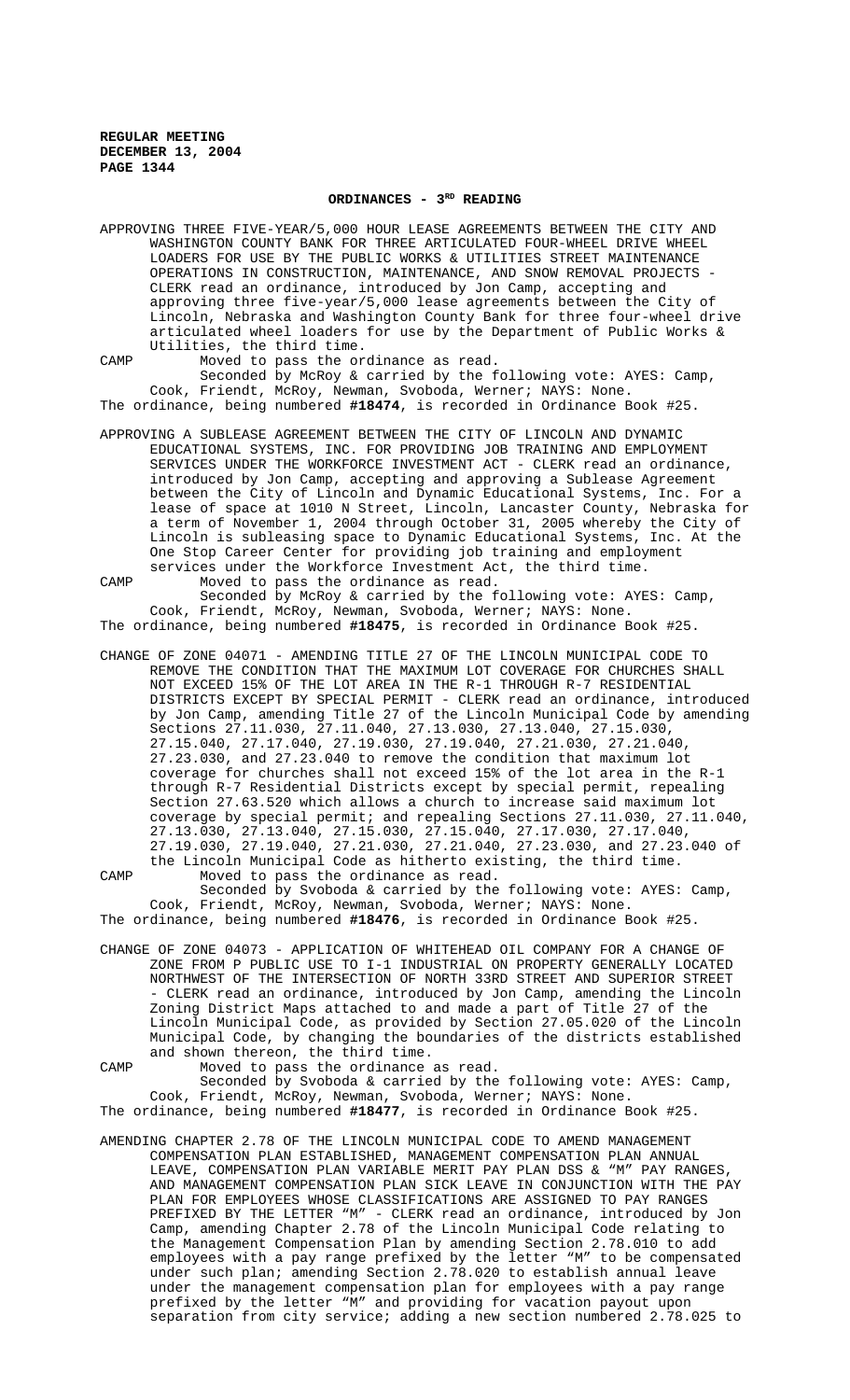establish a variable merit pay plan for employees in classifications prefixed by the letters "DSS" and "M"; amending Section 2.78.030 to establish sick leave under the management compensation plan for employees with a pay range prefixed by the letter "M"; and repealing Sections 2.78.010, 2.78.020, and 2.78.030 of the Lincoln Municipal Code as hitherto existing, the third time.

CAMP Moved to pass the ordinance as read.

Seconded by Svoboda & carried by the following vote: AYES: Camp, Cook, Friendt, McRoy, Newman, Svoboda, Werner; NAYS: None. The ordinance, being numbered **#18478**, is recorded in Ordinance Book #25.

AMENDING CHAPTER 2.76 OF THE LINCOLN MUNICIPAL CODE TO DELETE REFERENCES AND PROVISIONS RELATING TO PAY RANGES PREFIXED BY THE LETTER "M" AND TO ADD LEAVE OF ABSENCE WITHOUT PAY PROVISIONS RELATING TO A REGULAR, CLASSIFIED EMPLOYEE WHO LEAVES HIS OR HER POSITION TO ACCEPT APPOINTMENT TO A POSITION WITH A PAY RANGE PREFIXED BY "DSS" AND THE STATUS OF THAT EMPLOYEE SHOULD HE OR SHE RETURN TO THE CLASSIFIED SERVICE - PRIOR to reading:<br>SVOBODA Mo

Moved to place on pending until 1/10/05.

Seconded by Friendt & carried by the following vote: AYES: Camp, Cook, Friendt, McRoy, Newman, Svoboda, Werner; NAYS: None.

- CLERK Read an ordinance, introduced by Jon Camp, amending Chapter 2.76 of the Lincoln Municipal Code relating to the City's Personnel System by amending Sections 2.76.155, 2.76.160, and 2.76.395 to delete references and provisions relating to pay ranges prefixed by the letter "M"; amending Section 2.76.400 to add leave of absence without pay provisions relating to a regular, classified employee who leaves his or her position to accept appointment to a position with a pay range prefixed by "DSS" and the status of the employee should he or she return to the classified service; and repealing Sections 2.76.155, 2.76.160, 2.76.395, and 2.76.400 of the Lincoln Municipal Code as hitherto existing, the third time.
- AMENDING THE PAY SCHEDULE FOR THE EMPLOYEE GROUP WHOSE CLASSIFICATIONS ARE ASSIGNED TO THE PAY RANGE PREFIXED BY THE LETTER "M" TO ADJUST THE SCHEDULES OF ANNUAL, MONTHLY, BIWEEKLY AND HOURLY PAY RANGE EQUIVALENTS - CLERK read an ordinance, introduced by Jon Camp, adopting pay schedules of pay ranges for employees of the City of Lincoln, Nebraska whose classifications are assigned to pay ranges prefixed by the letter "M"; and repealing Ordinance No. 18418, passed by the City Council on August 9, 2004, the third time.
- CAMP Moved to pass the ordinance as read. Seconded by Svoboda & carried by the following vote: AYES: Camp, Cook, Friendt, McRoy, Newman, Svoboda, Werner; NAYS: None. The ordinance, being numbered **#18479**, is recorded in Ordinance Book #25.
- VACATION NO. 03023 VACATING THE NORTH 10 FEET OF Q STREET RIGHT-OF-WAY ADJACENT TO LOTS 7, 8, AND 9, BLOCK 30, ORIGINAL PLAT OF LINCOLN,
- GENERALLY LOCATED AT 8TH AND Q STREETS PRIOR to reading: CAMP Moved to place on pending for 6 weeks to 1/24/05. Seconded by Svoboda & carried by the following vote: AYES: Camp, Friendt, Newman, Svoboda; NAYS: Cook, McRoy, Werner.
- ADOPTION OF THE LINCOLN ELECTRIC SYSTEM ANNUAL BUDGET FOR 2005 CLERK read the following resolution, introduced by Ken Svoboda, who moved its adoption:<br>A-83127 WHE
- WHEREAS, under the provisions of Section 4.24.090 of the Lincoln Municipal Code, a proposed annual budget for the operation of the Lincoln Electric System (LES) for 2005 was approved by the LES Administrative Board on October 15, 2004; and WHEREAS, pursuant to the above-cited code section, a public

hearing on the proposed budget was held on November 29, 2004, notice thereof having been published in one issue of the Lincoln Journal Star newspaper published and of general circulation in the City more than five (5) days before such hearing.

NOW, THEREFORE, BE IT RESOLVED by the City Council of the City of Lincoln, Nebraska:

1. That pursuant to the provisions of Section 4.24.090 of the Lincoln Municipal Code, the Lincoln Electric System Annual Budget for the fiscal year beginning January 1, 2005, a copy of which is attached hereto and made a part of this resolution as fully as if set forth verbatim herein, is hereby adopted, and all funds listed therein are hereby appropriated for the several purposes therein stated.

2. That all money received and any of the aforesaid funds in excess of the estimated balances and receipts set forth in said budget shall be credited to the unappropriated surplus of such funds.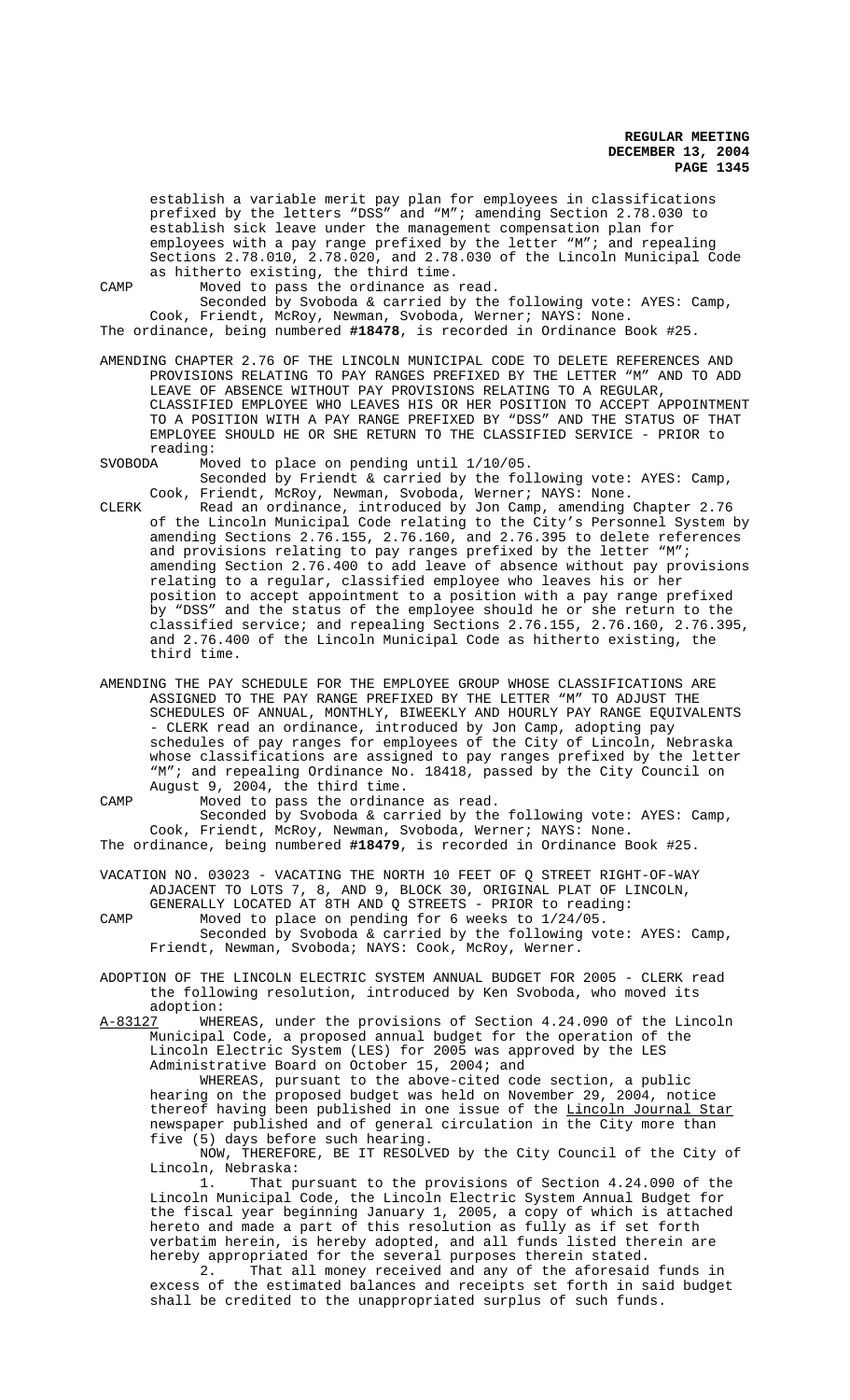3. That all monies received and set apart for the operation and maintenance of the Lincoln Electric System and all monies received from any source that are required to be applied to the costs of said operation and maintenance, shall be deposited in the appropriate operation and maintenance account, and paid out upon the order of those persons designated by the LES Administrative Board.

4. That by adoption of the Capital Improvements Budget, the City Council hereby authorizes the acquisition of all necessary rightof-way, easements, or other interests in land, by purchase if possible, by condemnation if necessary, for those projects included within the Capital Improvements Budget.<br>5. That, to the ext

That, to the extent capital improvements for facilities of LES are made from LES revenue and other funds, it is intended that the amount of such expenditures, which is not reasonably expected to exceed \$50,000,000 shall be reimbursable to the LES revenue and other funds through the issuance of future electric system revenue bonds there being no funds of LES or the City reserved, allocated on a long-term basis or otherwise set aside (or reasonably expected to be reserved, allocated on a long-term basis or otherwise set aside) to provide permanent financing for the expenditures related to such expenditures, other than pursuant to the issuance of such electric system revenue bonds, this Resolution being determined to be consistent with the budgetary and financial circumstances of LES and the City as they exist or are reasonably foreseeable on the date hereof.<br>6. There is hereby app:

There is hereby appropriated all money received from any source as grants or donations received for public purposes.

Seconded by Friendt & carried by the following vote: AYES: Camp, Cook, Friendt, McRoy, Newman, Svoboda, Werner; NAYS: None.

Introduced by Ken Svoboda

RELEASING A CONSERVATION EASEMENT GRANTED TO THE CITY BY TMCO INVESTMENTS OVER THE WEST 32 FEET OF LOT 3, BLOCK 142, ORIGINAL PLAT, LINCOLN - PRIOR to reading:<br>SVOBODA Mo

Moved to accept the Substitute Resolution.

Seconded by Friendt & carried by the following vote: AYES: Camp, Cook, Friendt, McRoy, Newman, Svoboda, Werner; NAYS: None.

CLERK Read the following resolution, introduced by Jon Camp, who moved its adoption:

A-83128 WHEREAS, TMCO Investments has granted a conservation easement (recorded with the Lancaster County Register of Deeds as Instrument No. 2001-041897) over the west 32 feet of Lot 3, Block 142, Original Plat, Lincoln, Lancaster County, Nebraska (now part of Lot 2, 6th & H Addition, Lincoln, Lancaster County, Nebraska) to protect the existing floodplain; and

WHEREAS, the City of Lincoln conveyed by quit claim deed the south half of H Street from the west line of 6th Street west to the railroad right-of-way and vacated H Street abutting Lot 2, 6th & H Addition, as vacated by Ordinance No. 17799 to TMCO; and

WHEREAS, in said quit claim deed, the City accepted and reserved to itself a conservation easement over a portion of said vacated H Street right-of-way; and

WHEREAS, TMCO has requested the City to release a portion of the conservation easement the City retained over vacated H Street and to also release the conservation easement TMCO granted to the City over the west 32 feet of Lot 3, Block 142, in order to construct a building within the easement areas; and

WHEREAS, the City Council finds that, if TMCO agrees to grant the City an equivalent conservation easement to replace the easement areas proposed to be released, the conservation easement recorded as Instrument No. 2001-041897 and a portion of the conservation easement retained in the quit claim deed recorded as Instrument No. 2001-028012 are no longer needed to achieve the conservation purpose for which they were created; and

WHEREAS, TMCO Investments, in consideration of said releases, has entered into an agreement with the City to provide an equivalent conservation easement at an alternate location.

NOW, THEREFORE, BE IT RESOLVED by the City Council of the City of Lincoln, Nebraska:

That, the Conservation Easement granted by TMCO Investments to the City of Lincoln over the west 32 feet of Lot 3, Block 142, recorded with the Register of Deeds for Lancaster County, Nebraska as Instrument No. 2001-041897, is hereby released.

BE IT FURTHER RESOLVED that a portion of the Conservation Easement retained by the City over vacated H Street adjacent to Lot 2, 6th & H Addition, Lincoln, Lancaster County, Nebraska in the quit claim deed to TMCO recorded with the Register of Deeds for Lancaster County, Nebraska as Instrument No. 2001-028012, more particularly described as: